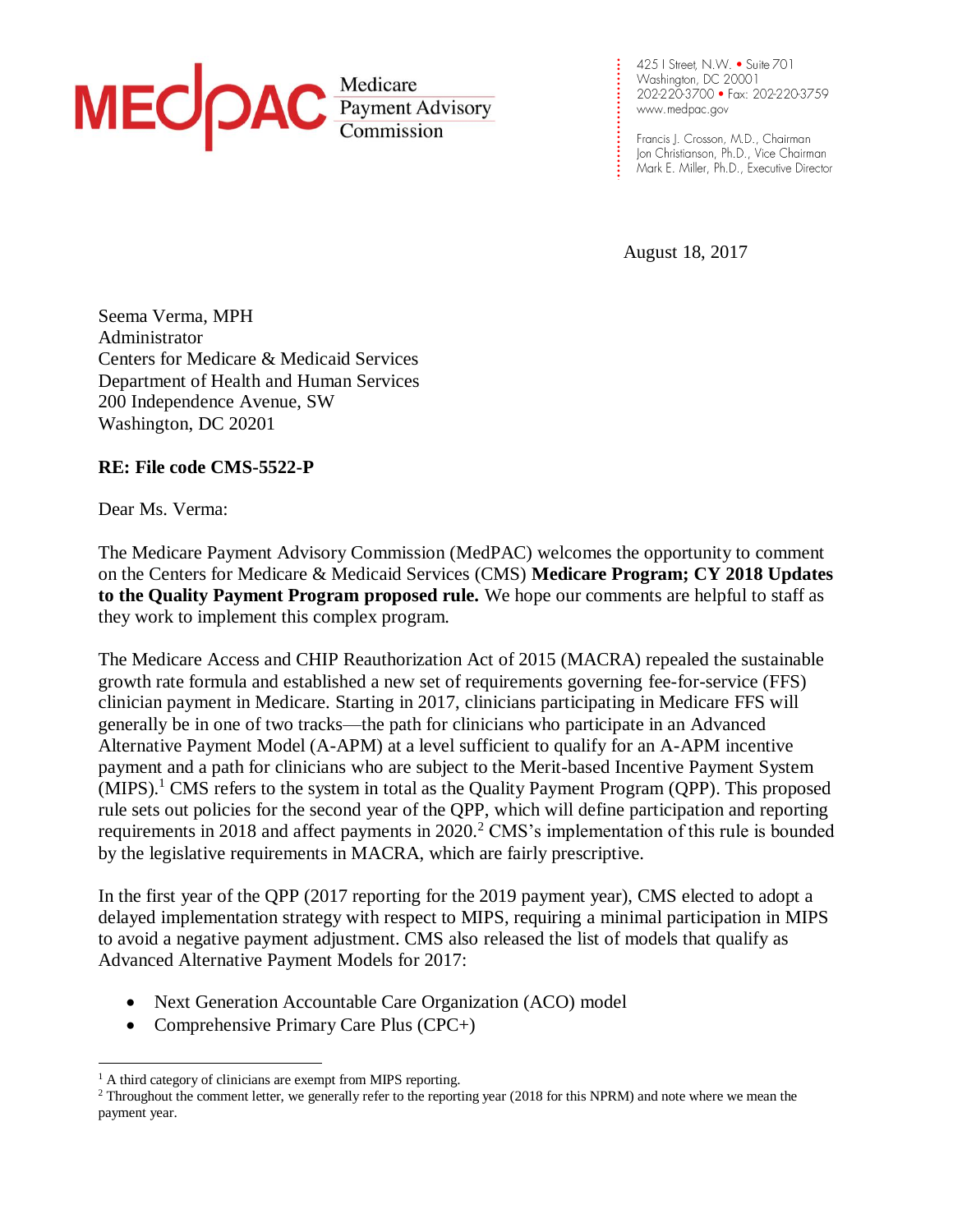$\overline{a}$ 

- The Medicare Shared Savings Program (MSSP) Tracks 2 and 3
- The ESRD Seamless Care Organization (ESCO), risk-bearing arrangement
- The Oncology Care Model, risk-bearing arrangement
- The Comprehensive Care for Joint Replacement (CCJR) model (Track 2)

CMS has released preliminary estimates stating that it currently projects that all participants in the first five models listed above will qualify as A-APM participants in the 2017 reporting year (CMS did not release an estimate for CCJR). CMS has also stated that two additional models will likely qualify as A-APMs in 2018: the Vermont Medicare ACO and the ACO Track 1+ model.

We would reiterate our comments in the 2016 and 2017 Report to Congress chapters on MACRA implementation and our comment letters for the 2017 MACRA proposed rule, Episode Payment Model, and physician fee schedule rules.<sup>3</sup> The comments we make below derive from that work and are classified in the following three topic areas: the Merit-based Incentive Payment System (MIPS), Advanced Alternative Payment Models, and A-APMs and the Medicare Advantage program.

## **The Merit-based Incentive Payment System (MIPS)**

Assessing clinician performance is difficult, and the national Medicare program faces a particular challenge in assessing performance in a way that is comparable and fair across clinicians. There is not unanimity on how clinician performance should be measured, and whether (and how) differences in performance should result in differences in payment. Since 2006, the Medicare program has employed four quality incentive programs for clinicians and three programs designed to promote use of electronic health record technology (Figure 1).

<sup>3</sup> Medicare Payment Advisory Commission. 2017. *Report to the Congress: Medicare and the health care delivery system*. Washington, DC: MedPAC.

Medicare Payment Advisory Commission. 2016. *Report to the Congress: Medicare and the health care delivery system*. Washington, DC: MedPAC.

Medicare Payment Advisory Commission. 2016. MedPAC comment on CMS's proposed rule on episode payment models and the cardiac rehabilitation incentive payment model. September 30.

Medicare Payment Advisory Commission. 2016. MedPAC comment on CMS's proposed rule on the Merit-based Incentive Payment System and alternative payment models. June 15.

Medicare Payment Advisory Commission. 2016. MedPAC comment on CMS's proposed rule on the physician fee schedule and other revisions to Part B for CY 2017. August 26.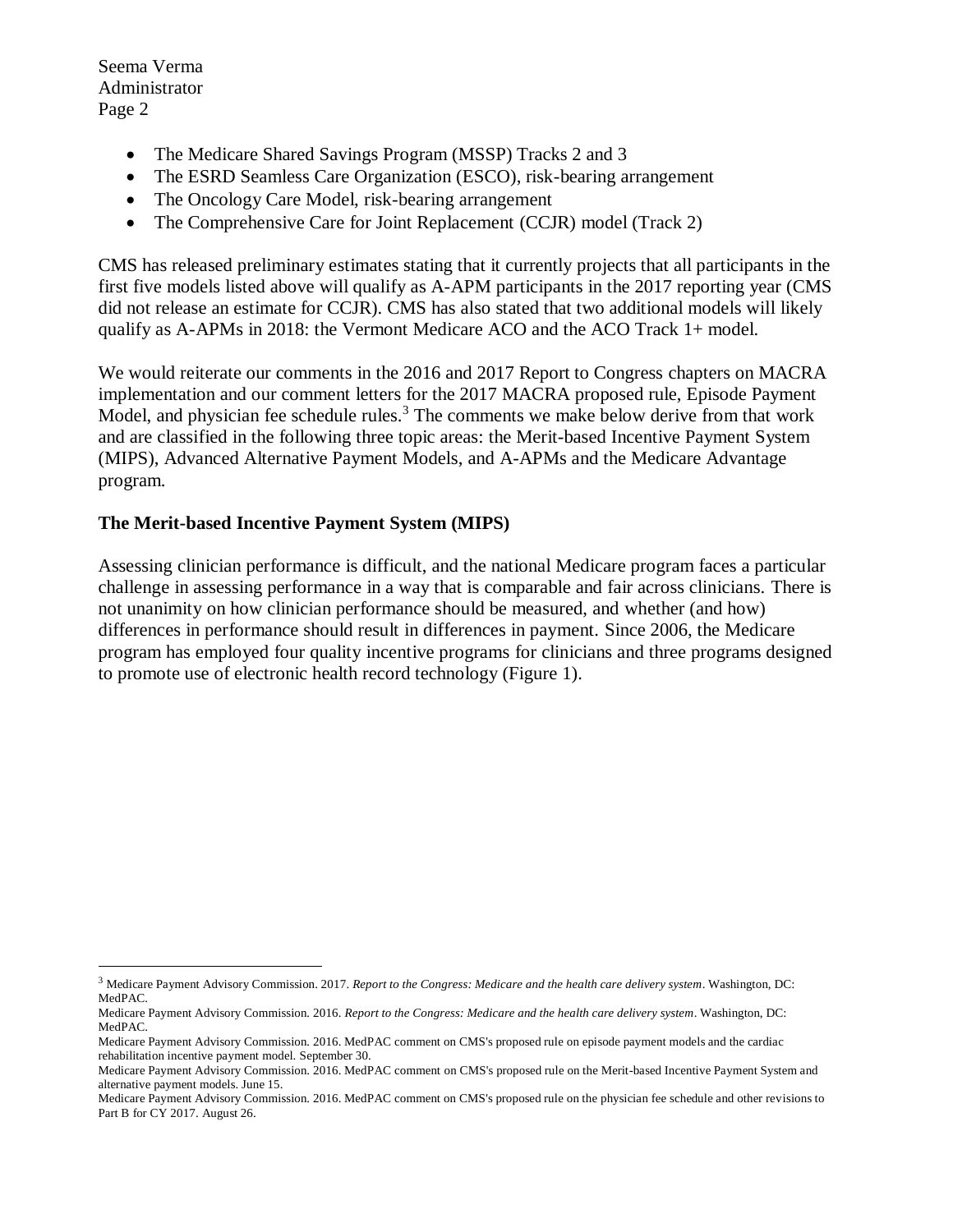



Note: EHR (electronic health record)

For many of these programs, issues became immediately evident, CMS had to modify or delay implementation, and Congress had to retool the programs in the next iteration. For example, in the 2018 fee schedule rule, CMS proposes to reduce the maximum penalties under the value modifier and is proposing to delay requirements for clinicians to use updated versions of EHR technology. In addition, CMS has proposed, at various points, to publicly report information on quality and EHR performance on the Physician Compare website, but at this point, only a select amount of information is available for a small subset of clinicians.

Presently, two years after full implementation of the value modifier (and four years after it began), CMS is implementing the Merit-based Incentive Payment System using much the same quality, advancing care information (use of electronic health records), and cost measures that have been used in prior programs.

Like these earlier programs, the Merit-based Incentive Payment System uses clinician-chosen and reported measures to assess clinician performance on quality, claims-based and CMS-calculated measures to assess clinician performance on cost, plus a set of measures for which clinicians attest to activities they undertake in their practices and meaningfully use EHR. Performance on these four MIPS categories (quality, cost, clinical practice improvement activities (CPIA), and advancing care information (ACI)) will be merged into a composite performance score for each clinician (or group of clinicians, depending on whether they report as a group or as an individual). Clinicians select the quality measures on which they will be measured, and they report their own scores to CMS.

We understand the challenges CMS faces in implementing a value-based purchasing program for clinicians, and the statutory constraints under which CMS operates. CMS has made a significant effort to ensure that clinicians have multiple ways to participate in MIPS—multiple reporting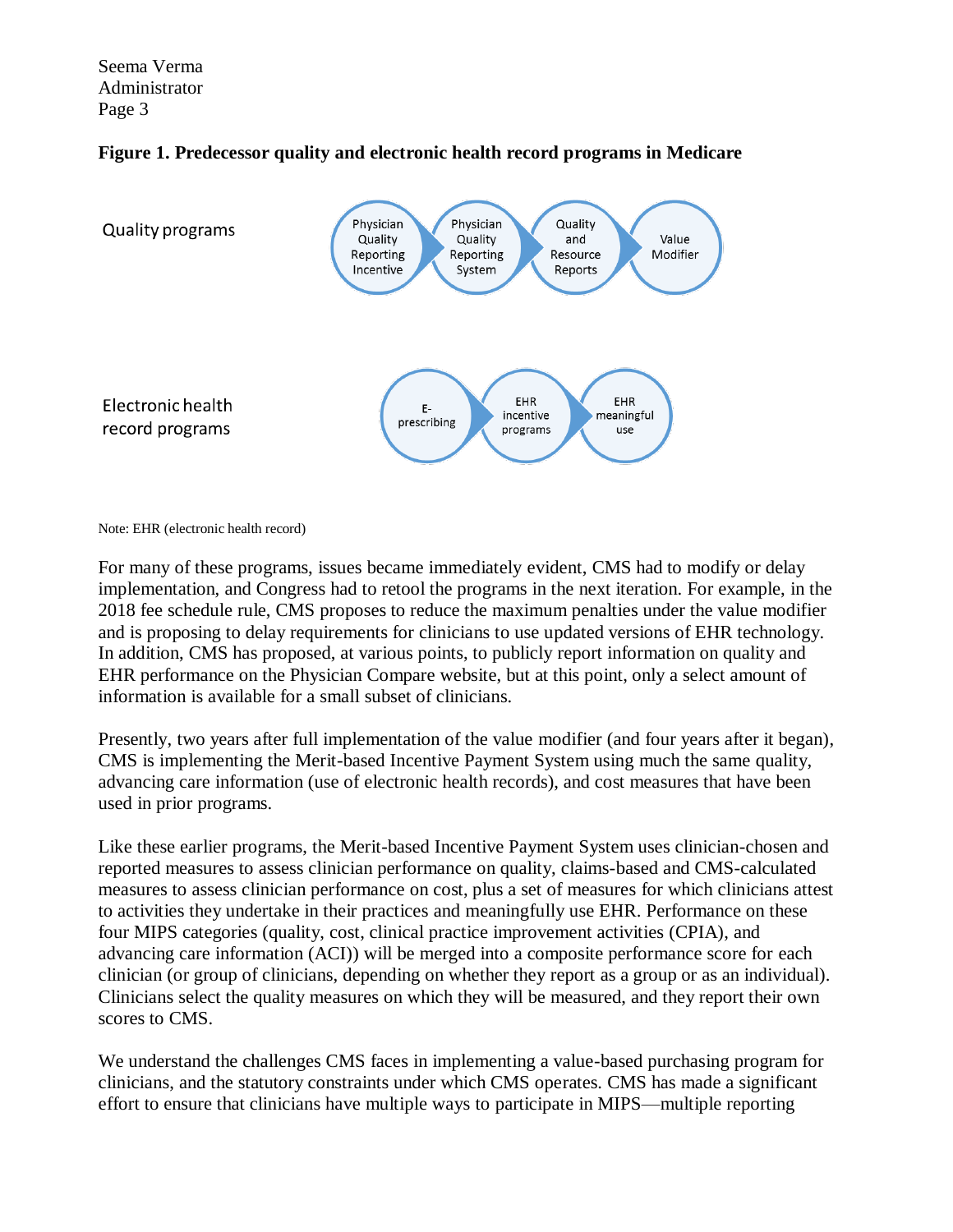options, phased-in reporting requirements, and extra consideration if they are in certain practice environments (small practices, rural practices, non-patient facing clinicians) or have patients with particularly complex conditions.

However, this has also had the effect of further complicating MIPS, and the resulting system is characterized by exclusions, special scoring, complex reporting, and a scoring process that limits Medicare's ability to differentiate clinician performance and that could result in broad swings in payment adjustments. And overall, we are concerned that the resulting system is one that will result in arbitrary payment adjustments with little or no relationship to value. We elaborate on these points below.

### *Many clinicians are excluded from MIPS reporting altogether, or eligible for special scoring*

In the NPRM, CMS is proposing to expand the low-volume criteria for 2018 from the 2017 requirements, exempting a higher number of clinicians from reporting MIPS. In 2018, more clinicians will be exempt from MIPS due to the proposed low-volume threshold than are required to participate in MIPS (Table 1). Even among those required to report, a significant number of clinicians will have modified scoring or may be exempted from certain requirements.

|                                           | 2017                                                                                            | 2018                                                                                            |
|-------------------------------------------|-------------------------------------------------------------------------------------------------|-------------------------------------------------------------------------------------------------|
| Exempt (low-volume)                       | 384,000<br>(Less than $$30,000$ in<br>Medicare payments per year<br>or fewer than 100 patients) | 586,000<br>(Less than $$90,000$ in<br>Medicare payments per year<br>or fewer than 200 patients) |
| Exempt (other reasons in<br>statute)      | 285,000                                                                                         | 310,000                                                                                         |
| Required to participate in<br><b>MIPS</b> | Between 600,000 and<br>640,000                                                                  | 572,000                                                                                         |
| A-APM participants                        | Between 70,000-120,000                                                                          | Between 180,000-245,000                                                                         |

#### **Table 1. Estimated number of clinicians in each category**

Note: By statute, certain Medicare-billing entities are excluded from MIPS: those in the first year of Medicare participation and clinicians in certain specialties.

Source: Centers for Medicare & Medicaid Services. 2017. Medicare Program; CY 2018 Updates to the Quality Payment Program proposed rule, and Medicare Program; CY 2018 Updates to the Quality Payment Program proposed rule.

#### *Complex reporting process*

As a result of the requirement for CMS to collect clinician-reported information, CMS currently will need to support several of different paths for clinicians to report information to the Medicare program. For example, clinicians participating in MIPS as individual clinicians may use four paths for reporting quality information to Medicare: reporting quality information on no-pay claims, qualified clinical data registries (QCDR), qualified registries, and electronic health records (EHR). Clinicians reporting as groups may use these four paths (no-pay claims, QCDR, qualified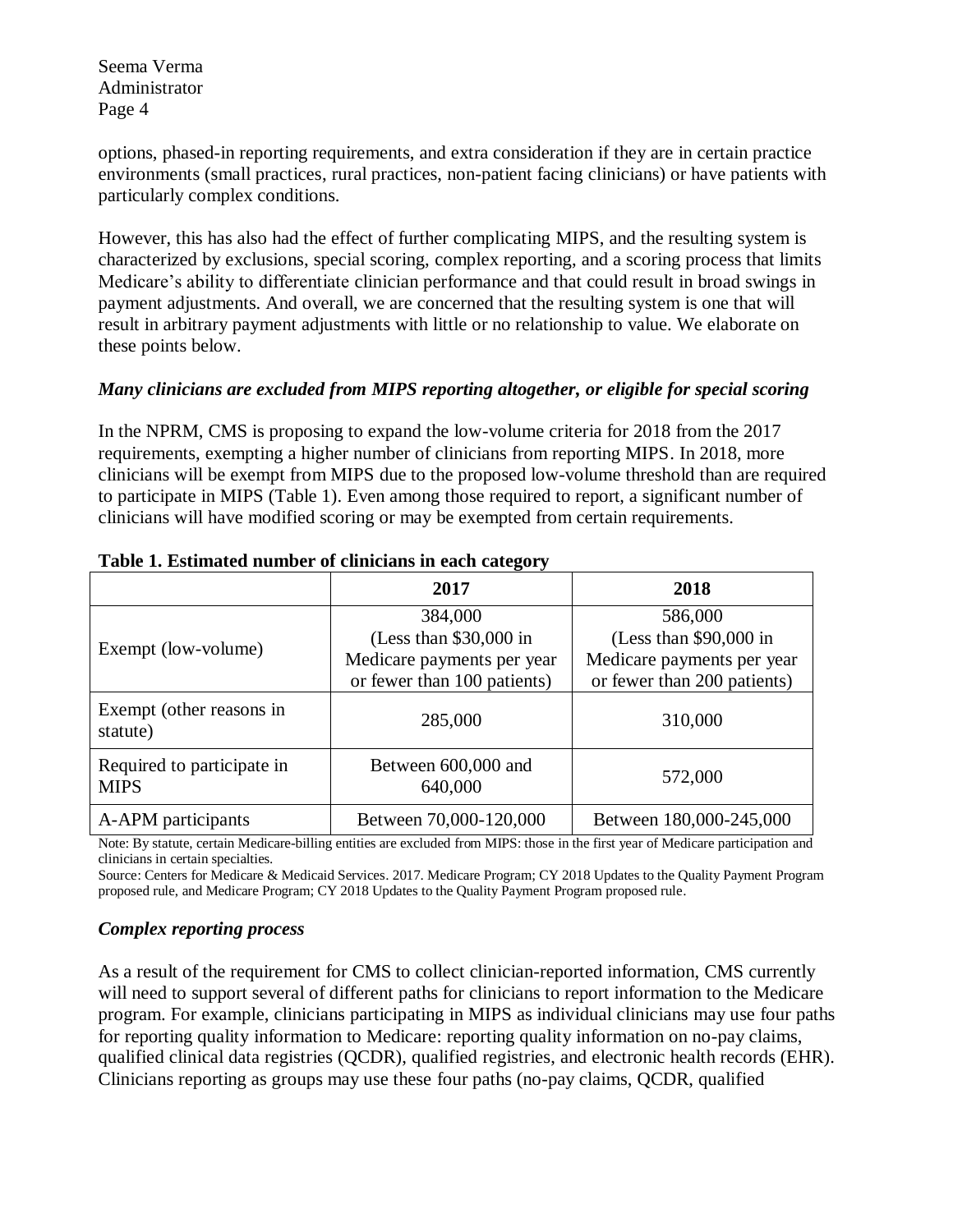registries, and EHR), plus they may use a web interface and a CMS-approved survey vendor for the Consumer Assessment of Healthcare Providers and Systems (CAHPS<sup>®</sup>).

CMS proposals in the 2018 NPRM are motivated by increasing flexibility for clinicians, but the proposals also increase complexity by allowing clinicians to use multiple paths for reporting information in each MIPS area. For example, a clinician could use four different methods to report six quality measures. This complexity further undercuts comparability between clinicians because clinicians are compared only to other clinicians that reported the same quality measure using the same reporting method (resulting in over 600 different measure/reporting combinations for the MIPS measures). For example, a clinician reporting via registry a quality measure that assessed blood sugar control would only be compared to other clinicians that reported the blood sugar quality measure using the registry method. In other words, the actual method of reporting can affect a clinician's score.

## *Structure of MIPS results in clinicians receiving high scores, limiting CMS' ability to differentiate performance*

Under the current MIPS scoring mechanism, clinicians have an incentive to select quality measures for which they believe they can maximize their score (which may not correlate to actual performance improvement or meaningful differences in performance). Although the details of the scoring methodology vary by year, this could be accomplished, for example, by reporting toppedout measures (measures where performance is compressed at the top of the distribution), reporting measures through relatively less-commonly used reporting methods, or reporting measures with no benchmarks.

Of the 686 total MIPS measures/reporting method combinations in 2017, 178 are topped out. 4 However, CMS is proposing to address the use of only six of these topped-out measures in 2018 (by modifying how these measures are scored). For the rest of the topped-out measures, CMS is proposing a four-year process for removing the measures from the MIPS measure set. This long timeframe is meant to avoid disadvantaging certain clinicians who may report these measures. In the meantime, clinicians can still report these measures and count the maximum points for a measure. In addition to the issue of topped-out measure use, fully 287 of the 686 measure/reporting combinations have no benchmarks at all (and the role of these measures in assessing performance is unclear).

CMS has made explicit decisions elsewhere in the NPRM to help clinicians receive the maximum score. For example:

- For clinicians who report the same quality measure through multiple reporting mechanisms, CMS will select the highest score.
- For clinicians who report more than six quality measures, CMS will count the six highestscoring measures.

 $\overline{a}$ 

<sup>4</sup> Centers for Medicare & Medicaid Services. 2017. 2017 quality benchmarks. [https://qpp.cms.gov/docs/QPP\\_Quality\\_Benchmarks\\_Overview.zip](https://qpp.cms.gov/docs/QPP_Quality_Benchmarks_Overview.zip)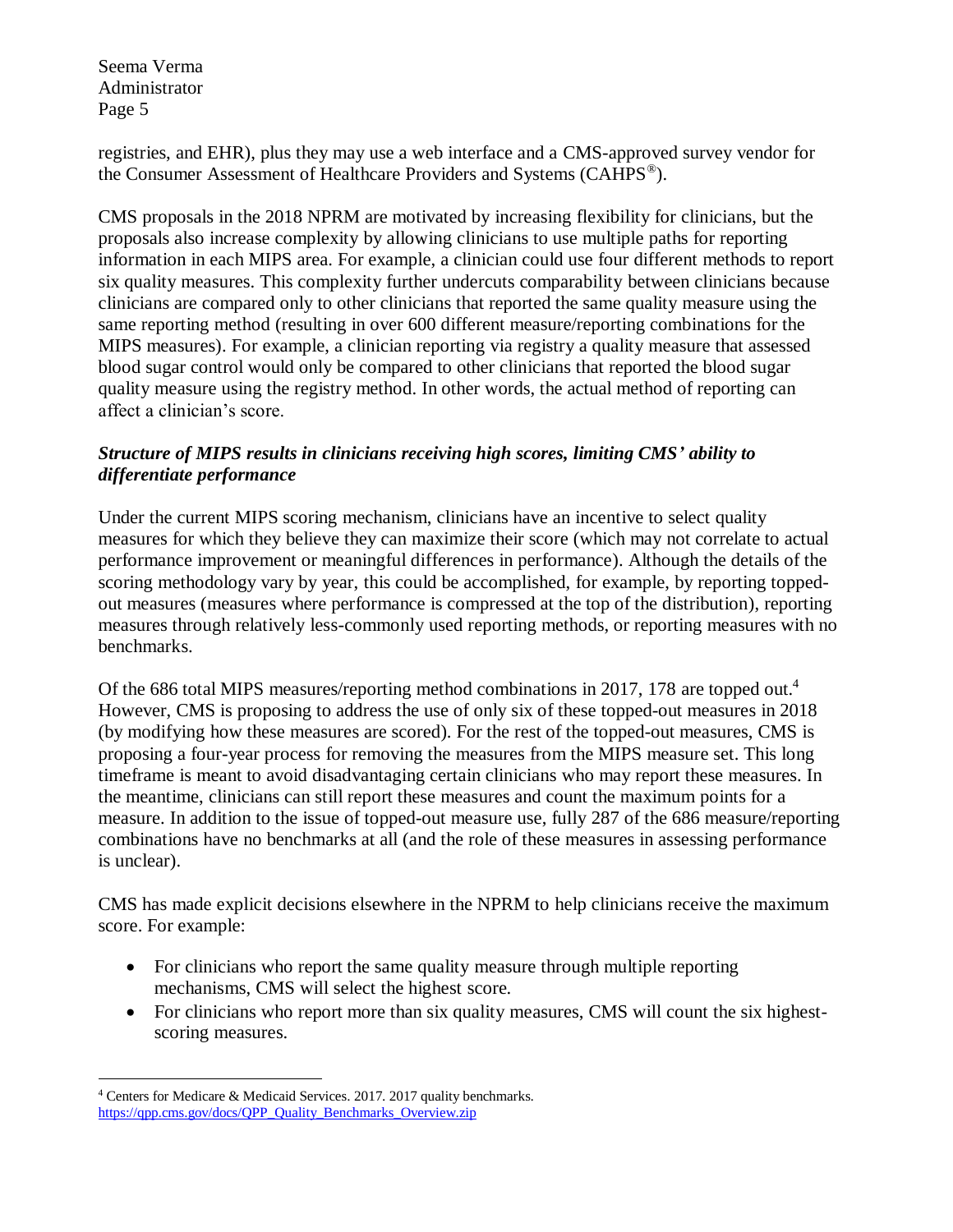- For clinicians who could qualify for facility-based scoring, CMS will allow clinicians to see their scores first then elect whether to use the facility scoring.
- CMS will select the highest score for participants reporting through two group practices (for example, a clinician billing under two Taxpayer Identification Numbers).
- The MIPS scoring methodology allows points to total over 100 percent in all scored areas in 2018 (due in part to bonus points for improvement, high-priority measures, complex patient adjustments and incentives for small and rural practices).

In sum, most clinicians are likely to receive high performance scores. This calls into question the ability of MIPS to meaningfully detect differences in performance among clinicians, and for the Medicare program to make differential payment adjustments based on any differences in performance.

# *The MIPS scoring process will result in small payment changes now but could result in large changes in future years*

Despite the significant effort involved to report (and the resulting complexity of CMS's calculation of MIPS performance), most clinicians in 2017 and 2018 will receive minimal payment adjustments. This is a result of two factors: 1) CMS's intent to allow clinicians to maximize their performance scores; and 2) CMS's decision to set the MIPS performance threshold at a very low level (well below where most clinicians' scores are expected to be).

In its estimates of the proposed rule impacts, CMS projected that the average clinician will have a MIPS performance score above 80 points (out of 100). Despite this estimate of high scores for most clinicians, CMS has set a very low MIPS performance threshold for 2018—15 points out of 100. That means that everyone scoring above 15 points will receive a positive adjustment. (CMS also set the MIPS exceptional performance threshold—which qualifies clinicians to receive payments from a pool of \$500 million per year—at 70 points out of 100).

CMS estimates that nearly all clinicians will receive a positive payment adjustment in 2018, and the majority will receive an additional payment through the MIPS exceptional performance bonus. Specifically, over 95 percent of clinicians will receive a positive payment adjustment and 77 percent of clinicians will receive the MIPS exceptional performance bonus.

In the near term, CMS's approach will result in most clinicians receiving a very small (positive) payment adjustment—well less than 1 percent in the first year. This is because the bar is set so low that very few clinicians will receive a penalty. Because the basic MIPS adjustments are budget neutral, if there is a small penalty pool that must be spread across a significant number of clinicians who cleared the bar, the overall positive increases will be very small. However, we are concerned that in future years the MIPS scoring method will result in small differences in performance yielding large differences in payments, because of certain MACRA provisions, as we explain below.

MACRA gives CMS the authority to set the MIPS performance threshold in the first two years of the program (2017 and 2018, the year of this NPRM). And CMS has set and is proposing to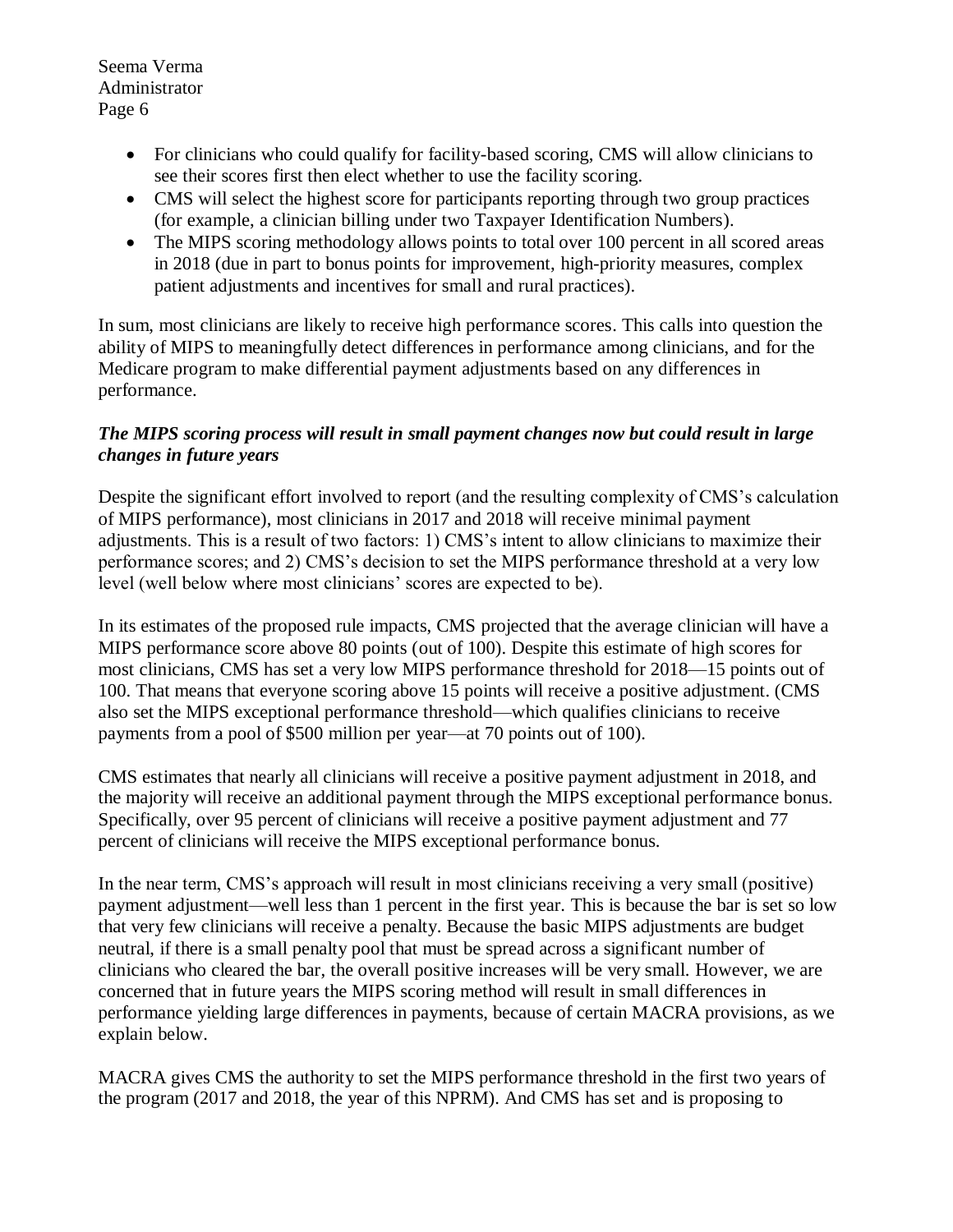continue to set a low threshold in 2017 and 2018 in order to allow clinicians to participate in a minimal way and avoid a payment penalty.

CMS will not have this flexibility to set a low performance threshold next year (the 2019 reporting year). At that point, the MACRA statute requires CMS to set the MIPS performance threshold at the median or mean of MIPS performance scores. When this is the case, there is the potential for small differences in MIPS performance scores to result in very different payment adjustments.

This could occur if the average MIPS performance score is high (for example, 90 points out of 100). Clinicians with a score of 90 points would receive no payment adjustment and clinicians with a score of 100 points would receive the maximum MIPS payment adjustment (in 2019) of 7 percent, plus the maximum MIPS exceptional performance amount. In other words, a clinician with a score just 10 points higher than average performance could receive a payment adjustment well in excess of 10 percent.

Overall, the key point is that the way that MIPS adjustments are to be derived and calculated after 2018, small changes in performance may result in large changes in payment. CMS has stated a concern with ensuring that clinicians are prepared for full implementation of various features of the QPP. Clinicians should also be prepared for significant swings in payment from minimal differences in performance.

# *Next steps for MIPS*

In our June 2017 Report to Congress, we discussed a possible redesign of MIPS that would eliminate individual clinician reporting and offer clinicians the option to be measured at a larger entity- or group-level. Each clinician entity would be assessed based on the same set of population outcome measures. Individual clinician reporting would be eliminated, and CMS would use claims and survey data to calculate clinical outcome, patient experience and resource use measures. Payment adjustments would be made only at the entity (or group) level.

Such an approach avoids some of the pitfalls of individual clinician quality measurement, while eliminating the reporting burden on clinicians and providing for a more comparable set of measures to assess performance and make payments. This approach would not preclude the use of clinician-level or clinician-reported quality measures by intermediate groups (e.g., ACOs or health systems) for other purposes, nor would it preclude the use of clinician-level or clinician-reported measures for public reporting.

Therefore, our suggestion to CMS (within the current statutory limitations of the MIPS program) is to enhance the features of QPP and CMS's plans in the NPRM that could support the quality measurement program of the future: building the infrastructure for virtual groups; adopting facility measurement where possible; establishing meaningful cost measures; and targeting payment incentives to practices that treat a high share of dual-eligible beneficiaries or are in isolated or underserved areas.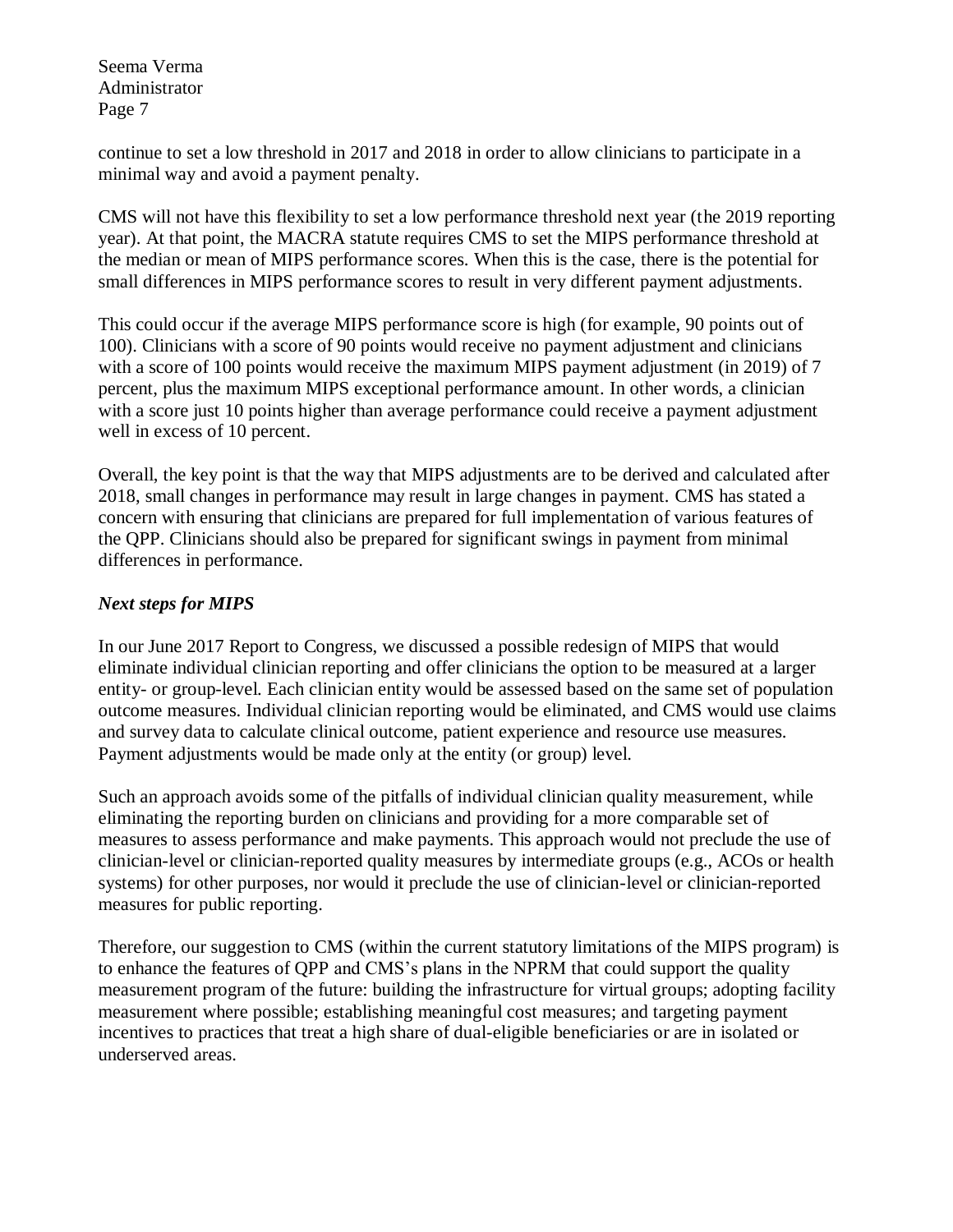*Virtual groups:* In fact, in the NPRM, CMS proposes to permit creation of virtual groups for clinician reporting. Virtual groups could be constructed from solo practices and group practices with ten or fewer clinicians. Clinicians should, to the extent possible, be able to elect to be measured for quality purposes with other clinicians with whom they may not share a formal contractual relationship. We support this concept, as we suggest above, and would urge CMS to expand the model beyond the current limitation of component groups of 10 clinicians. Since the NPRM would allow virtual groups as small as two clinicians (i.e., a solo clinician paired with another solo clinician), CMS should provide feedback and technical assistance to clinicians considering forming virtual groups to ensure that resulting groups are of sufficient size to pass minimum thresholds of statistical comparability and so achieve meaningful measures.

*Facility-based measurement:* CMS proposes to allow certain clinicians with a significant amount of their practice in a hospital-based setting to elect to use the hospital value-based purchasing program. Clinicians would not be required to report quality measures, nor attest to CPIA or ACI activities. Instead, they would be assessed based on the measures in use in the hospital value-based purchasing (VBP) program—claims-calculated outcome measures, patient experience, and resource use/cost. CMS's discussion of the hospital VBP illuminates a number of differences between the programs and aligns well with our current consideration for a redesigned value-based purchasing program based on population-level measurement.

For example, the hospital VBP shows a meaningful distribution of performance scores versus the very high scores projected initially for MIPS. The hospital VBP uses a set of claims- and surveycalculated outcome and cost measures, as well as hospital-reported infection measures. Clinicians do not need to report any measures to CMS—only that they elect to be measured using their hospital's VBP score. In our June 2017 Report to the Congress, we outlined a similar approach for assessing clinician performance in groups (virtual or otherwise) using a set of claims- and surveyderived measures. In this construct, clinicians would only have to identify the group with which they wish to be measured.

*Cost:* CMS proposes to give zero weight to the cost category again for the second year of MIPS to allow clinicians additional time to understand cost measures. Further, CMS would use just the Medicare Spending per Beneficiary (MSPB) and total per capita costs measures for the cost category, abandoning the 10 resource use episode measures that had previously been included. In their place, CMS is developing several new episode measures, with additional clinical input, and plans to provide feedback to clinicians on their performance on the new measures in the fall of 2017.

MedPAC has several concerns about these cost proposals. First, given that the cost category will be comprised solely of the MSPB and total per capita costs measures, there is no need to continue to exclude this category from calculation of the MIPS performance score. As recognized by MACRA, cost is an essential component of value. The two cost measures are straightforward, easily understood measures that have been used in clinician performance and feedback programs for years. Second, while we have no issue with retiring the 10 resource use episode measures that were used in the first year of MIPS, we are concerned that CMS's plans to test several new episode measures in the coming months reveals a measure development process not materially different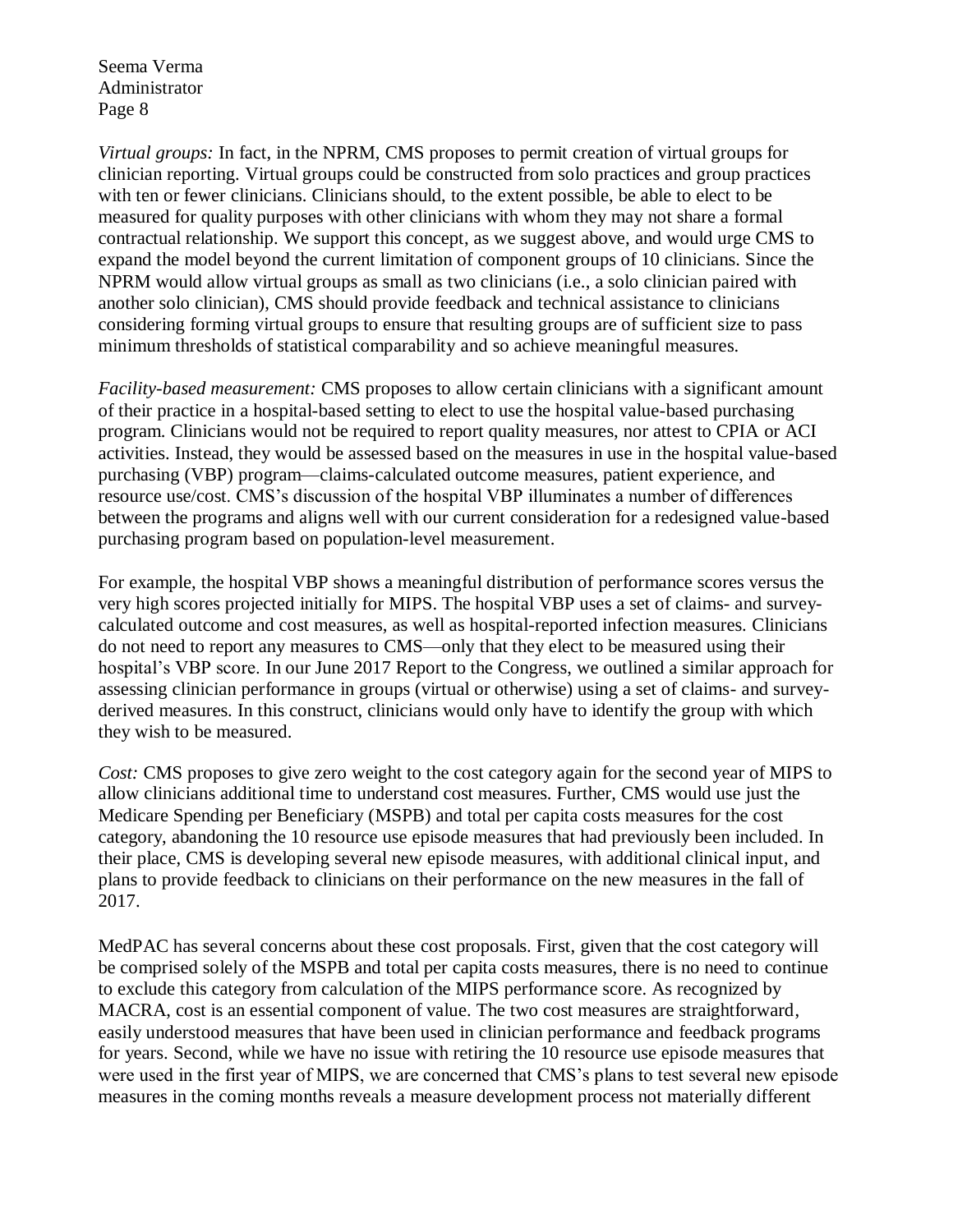from previous processes that resulted in failure. While clinician input on the episode measures is important, it is not the sole key to success, as evidenced by the fact that all previous episode measures were also developed with clinician input.

Among other necessary characteristics, successful resource use episode measures must be constructed upon and consistent with an underlying foundation—a theoretical framework that forms the basis of all episode measures. This is because, unlike quality measures that can assess discrete events or conditions that may be unrelated to patients' other health services, cost-based episode measures are different. Episode measures are designed to work as part of an episode grouper that combines patients' health services into distinct treatment episodes and then attributes responsibility for these episodes to appropriate clinicians. Episode groupers tend to include hundreds of potential episodes that have been constructed following the pattern of the underlying foundation. This foundation addresses fundamental questions such as:

- If a patient undergoes a major procedure, are there separate episode types for the procedure and the condition it treats, and how is the episode or episodes attributed to the surgeon who performs the procedure and the clinician or clinicians managing the condition?
- For episodes involving acute conditions (e.g., pneumonia), are there separate episodes for stand-alone presentations of the condition versus those that are exacerbations of chronic conditions, or is a single episode type adjusted in some fashion to account for this difference?
- For long-term chronic conditions that tend to present with comorbidities (e.g., diabetes and chronic kidney disease), are hybrid episode types created or are separate episode types for each of the discrete conditions used, and how do services that treat more than one of the discrete or comorbid conditions get grouped to episodes?

Considering the implications of potential answers to these types of questions, it is clear that proceeding with constructing a handful of episode measures before finalizing the underlying episode grouper foundation, risks yielding more episode measures that will prove to conceptually diverge from the foundation when it is later refined. As a result, these initial episode measures will conflict with future episode measures, as CMS continues to build out the episode measure set. We urge CMS to delay developing new cost-based episode measures, even for clinician feedback, until the underlying organizational foundation for a Medicare episode grouper is thoroughly developed, vetted, and refined. This tested foundation should then inform the development of a full or nearly full set of episode measures, which in turn should be subject to rigorous review, as feedback on the individual episodes may suggest refinements to the foundation and vice versa.

*Complex patient adjustment:* CMS proposes to make adjustments to the composite MIPS score for providers who see patients with high complexity (based on their composite patient panel hierarchical condition categories (HCCs) score). This approach could result in an additional incentive for clinicians to increase coding intensity without meaningfully changing their care. Another approach that CMS discussed is to use patient dual-eligibility status as an indicator of relatively more complicated patients. We support this latter approach to complexity adjustment, rather than the HCC-related approach. Dual-eligible beneficiaries (and beneficiaries entitled to Medicare on the basis of Disability Insurance status) are less likely to report being able to obtain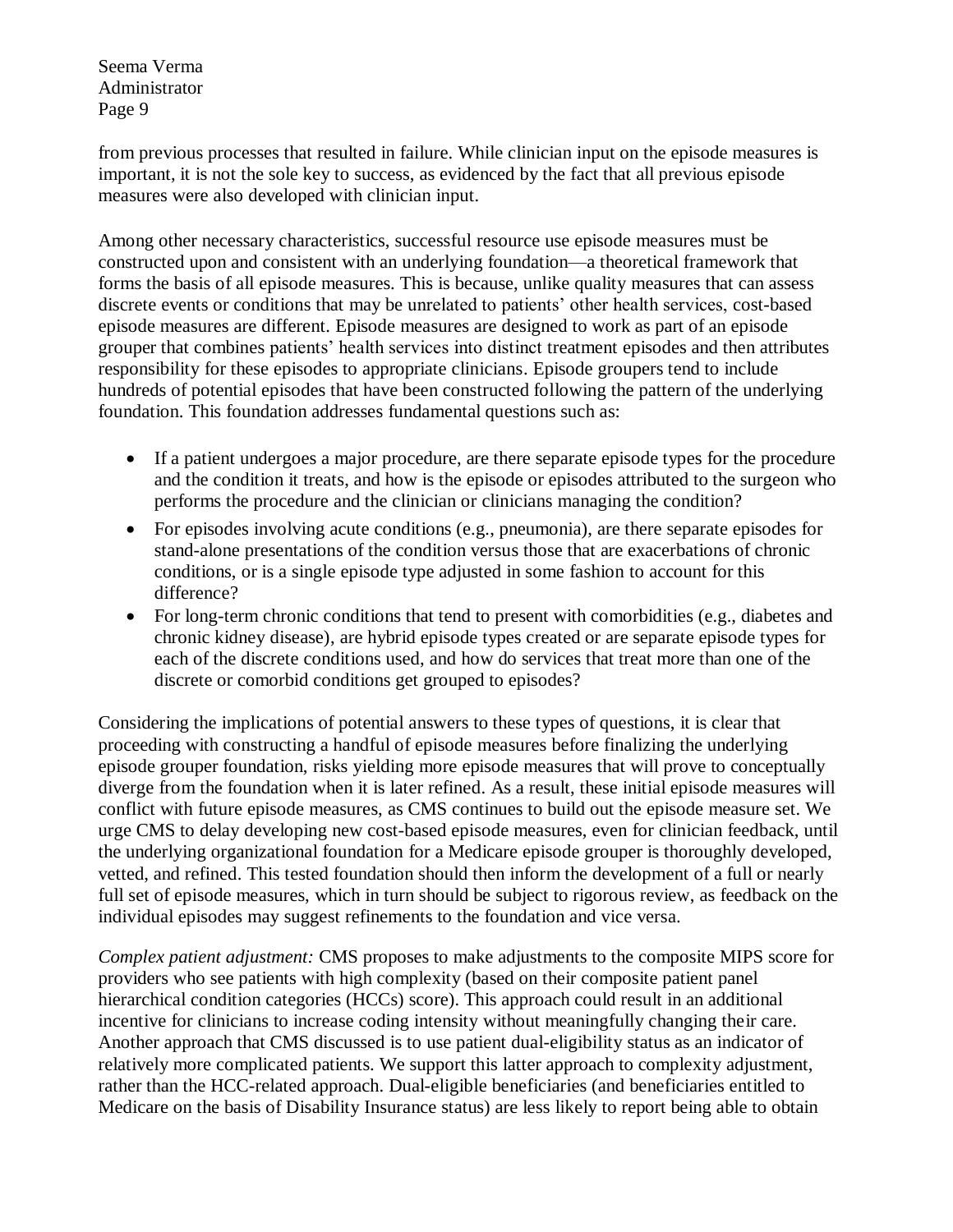care when needed, and thus a payment incentive may be better targeted to clinicians treating large numbers of these patients.

*Small and rural practices:* In the NPRM, CMS proposes adding 5 points to the final score of any clinician or group based solely on their inclusion in a small practice, defined as 15 or fewer clinicians, as long as the MIPS-eligible clinician or group submits data on at least one performance category in an applicable performance period. CMS also seeks comment on whether the small practice bonus should be extended to all clinicians practicing in rural areas, without regard to practice size. It may be that certain Medicare clinicians and practices could use additional assistance in the MIPS program in its current form. However, we believe that the current proposal is poorly targeted and in fact may shift resources from clinicians more legitimately in need to those who are less in need. Neither the small size nor the rural location of a clinician's practice alone is sufficient grounds for distinguishing these practices from their peers. Any additional points and technical assistance should be focused on practices that are in both rural and underserved areas or practices that serve a disproportionate share of dual-eligible beneficiaries.

## **Moving forward on A-APMs**

Advanced Alternative Payment Models (A-APMs) should be those that further the goal of delivery system reform and promote the coordination of care over time and across settings. We are concerned that CMS, in the MACRA implementation process, has identified many models as A-APMs for 2017 and beyond that could instead promote only silos of care, not the totality and coordination of patient care.

For example, episode payment models (such as bundling models) may include incentives for providers to lower costs within an episode, but there is no incentive for controlling the number of episodes or for coordinating with the usual primary care provider. In addition, episode models could undercut more comprehensive models, such as two-sided ACOs. ACOs have more promise for controlling the number of episodes because ACO entities are responsible for total Medicare Part A and Part B spending.

Managing the overlap of beneficiaries, providers, and savings between episode models and ACOs will be a challenge for CMS and could easily confuse participants in the models or even result in providers deciding not to participate at all. Single-specialty based episode-based payment models coming from the Physician-focused Technical Advisory Committee (PTAC) could add to this complexity.

As we discussed in our previous comment letter on MACRA implementation, the Commission has developed principles for A-APMs. They are:

- Clinicians should receive an incentive payment only if the Advanced APM entity in which they participate is successful in controlling cost, improving quality, or both.
- The Advanced APM entity should be at financial risk for total Part A and Part B spending.
- The Advanced APM entity should be responsible for a beneficiary population sufficiently large to detect changes in spending and quality.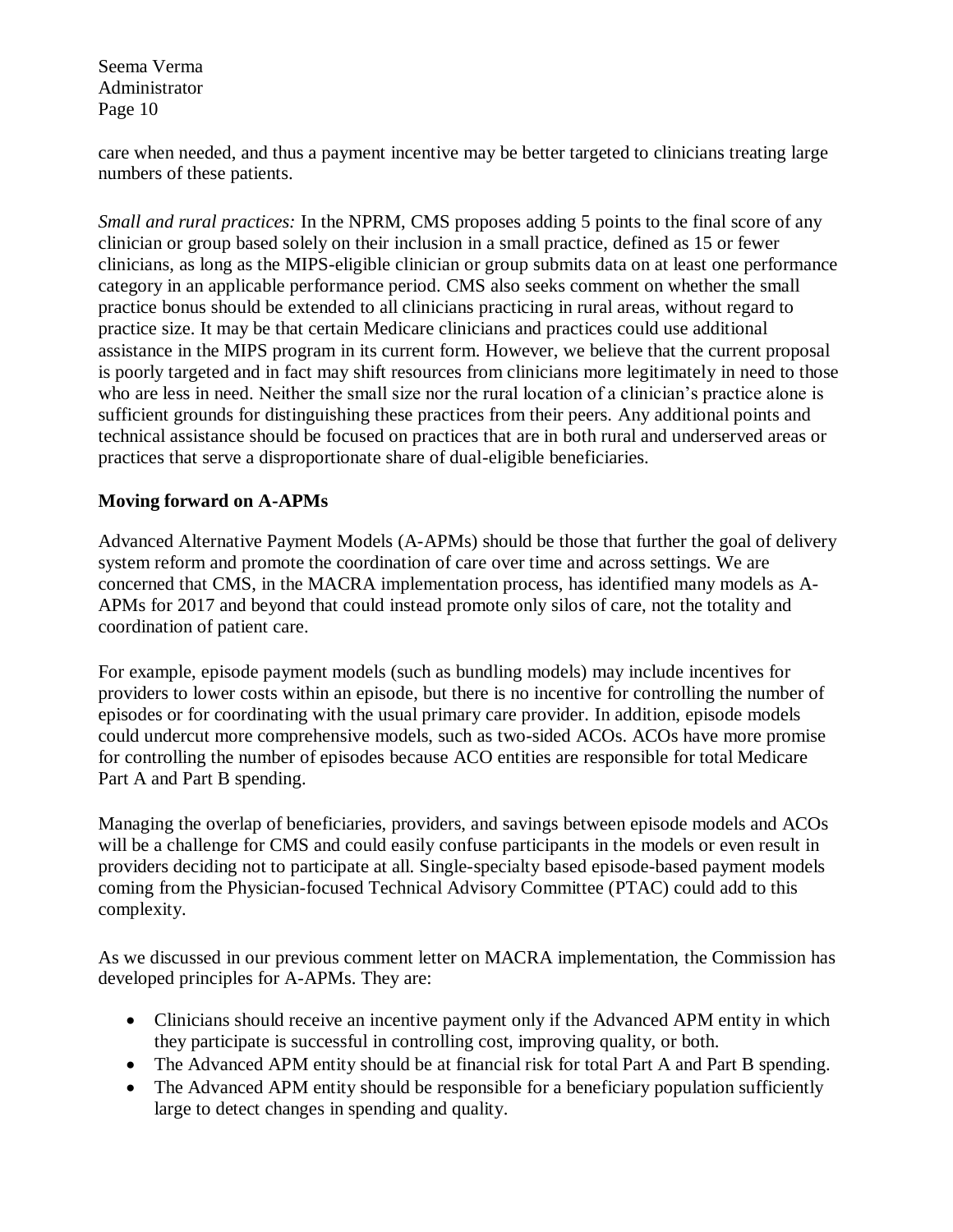- The Advanced APM entity should have the ability to share savings with beneficiaries.
- CMS should give Advanced APM entities certain regulatory relief.
- Each Advanced APM entity should assume the financial risk and enroll clinicians.

As we discussed, several of the models proposed as A-APMs do not accord with these principles. For example, clinicians in the CPC+ and the Oncology Care Model will receive guaranteed additional payments much larger than the risk they will assume and thus may not have strong enough incentives to coordinate care or control spending; this is not in accord with our first principle. CMS's overall emphasis on increasing the number of clinicians receiving the A-APM incentive payment (for, by example, setting the patient count threshold lower than the statutory revenue threshold) could result in extra spending without commensurate value. CMS has released initial estimates that all clinicians in most of the 2017 A-APMs appear to have met the A-APM incentive payment threshold in the first year.

This approach is also creating more complexity. There are four ways to qualify for the A-APM incentive (permutations of percent of revenue, percent of patients, individual, and group), and there will be eight ways when the Medicare plus All-Payer calculation is available, starting in the 2019 measurement year. The All-Payer rules proposed will create even more complexity for clinicians and plans, requiring them to submit to CMS information on specifically which contracts meet A-APM criteria.

# **A-APMs and Medicare Advantage**

The NPRM requests comments on ways to reward A-APM participation within Medicare Advantage (MA) plans prior to the implementation of the All-Payer Combination Option in 2021. The proposed rule notes that options could involve the use of CMS's waiver and demonstration authorities to give clinicians credit, in years before 2021, for participation in A-APMs in MA. Additionally, there has been public discussion of creating an incentive for A-APM participation in Medicare Advantage that would apply to a clinician's MA revenue (paid either to the plan or the MA clinician directly). Our comments are in response to both the request in the NPRM and that public discussion.

Before embarking on such a policy, we would raise a number of questions about the purpose and effect of such a program, and urge CMS to consider this policy in the context of the overall purpose of the Quality Payment Program and the recognition of A-APMs. With regard to the NPRM request for comments on participation in MA as counting towards QP determinations under the Medicare Option and thereby increasing FFS payments, our concerns relate to:

 *Consideration of whether MA practice patterns will "spill over" into a clinician's FFS practice patterns.* We would question whether it is reasonable to assume that A-APM participation within MA would have an effect on FFS utilization. There is some evidence of a "spillover" effect of MA practice patterns affecting FFS in an area. More work needs to be done to understand the magnitude of this effect, and whether it is dampened in certain situations.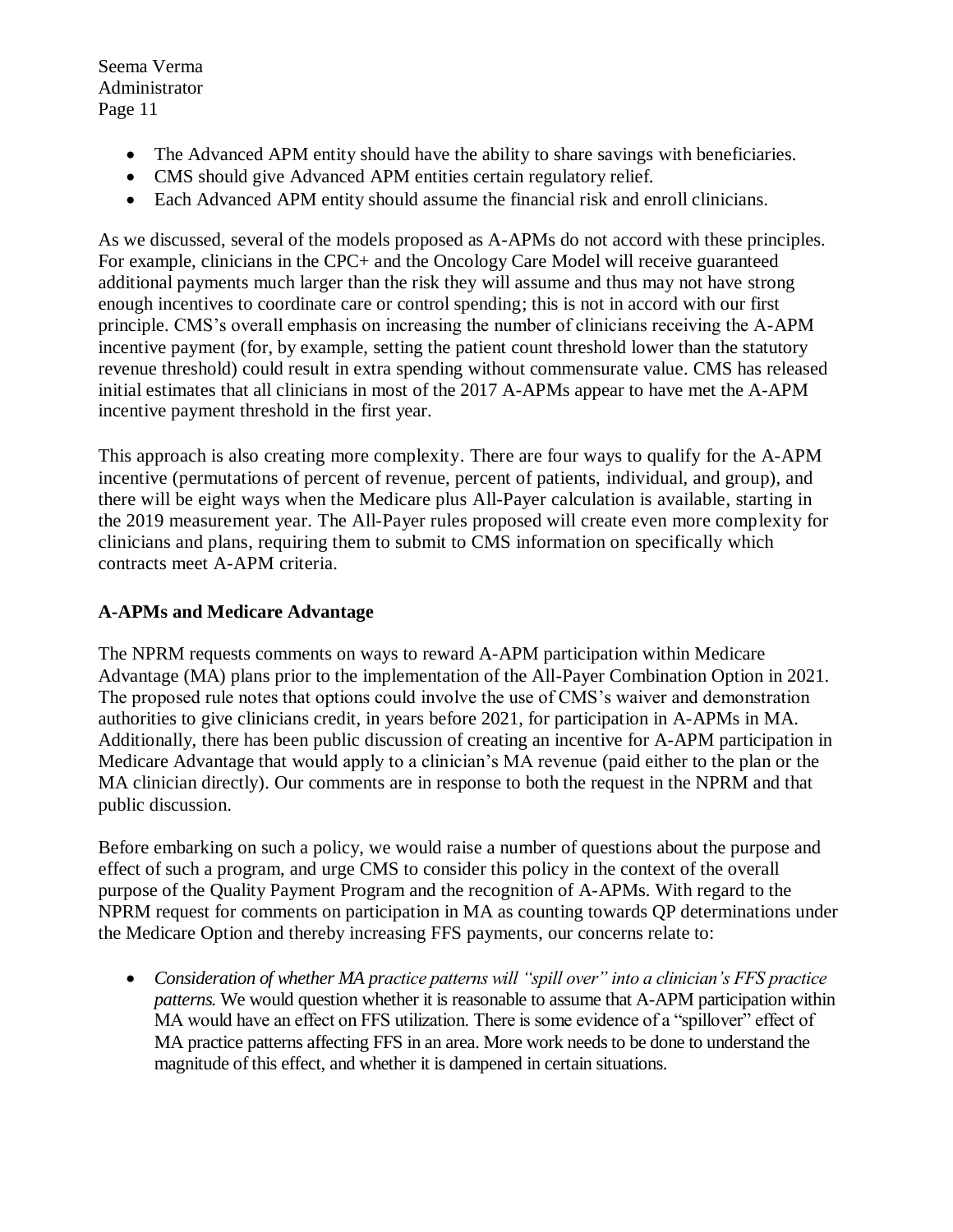> *What specific clinician contracting arrangements in MA would be counted as A-APMs?* The financial arrangements between an MA plan and its clinicians have traditionally been viewed as private contracting arrangements among private entities, with CMS not involved in determining the nature of those arrangements. Rather than using clinician payment models similar to some A-APM models (such as full-risk capitation), a plan might prefer to emphasize alternative strategies for achieving cost savings. If CMS now intends to delineate specific practices participating in MA plans, this would represent a departure from Medicare's current policy of allowing plans to decide how to compensate their clinicians and to decide what practices the plan will use to improve its efficiency. Such practices may be different from A-APM models that the agency might be seeking to promote in MA.

With regard to the public discussions of creating an incentive for A-APM participation in Medicare Advantage that would apply to a clinician's MA revenue (paid either to the plan or the MA clinician directly), the following issues should be considered:

- *The purpose of making A-APM incentive payments to MA (either the plans or the participants in those plans).* We are not convinced that making A-APM incentive payments to MA plans is consistent with the overall goal of promoting efficiency within MA. A policy of making additional payments to MA plans (or their participants) could undermine one of the objectives of the MA program, which is to secure Medicare program savings. How plans go about achieving the goal of providing services more efficiently—including clinician services—has historically been a matter for plans to decide. In addition to specific financial arrangements (such as capitation) in which clinicians assume risk for total spending and outcomes (which could be A-APMs), plans use strategies such as utilization management, provider credentialing and selection, and may even have cost sharing incentives to encourage beneficiaries to use more efficient providers.
- *Whether the payment would go directly to clinicians for their MA A-APM participation or to the plans.* CMS does not have a direct payment mechanism for clinicians in MA plans. Making payments to the plans would be consistent with the statute that requires Medicare's payments for services for MA enrollees be paid to the MA plans, rather than directly to the clinicians.
- *Using the MA quality bonus program*. If the above issues can be addressed and CMS does wish to promote A-APM activities within MA, a possible approach that would not require waivers or demonstrations is to use the MA quality bonus program (the star rating system). CMS could develop a star rating measure that measures the level of A-APM use within an MA contract. Contracts with higher A-APM use would have higher star ratings; those with lower use would have reduced star ratings. If the intent is to encourage all contracts to have extensive use of A-APMs, the cut-off points for bonus-level stars (at 4 or higher) could be set at a high pre-determined level, rather than being set on a relative basis across contracts. Such an approach could be budget-neutral to current policy.